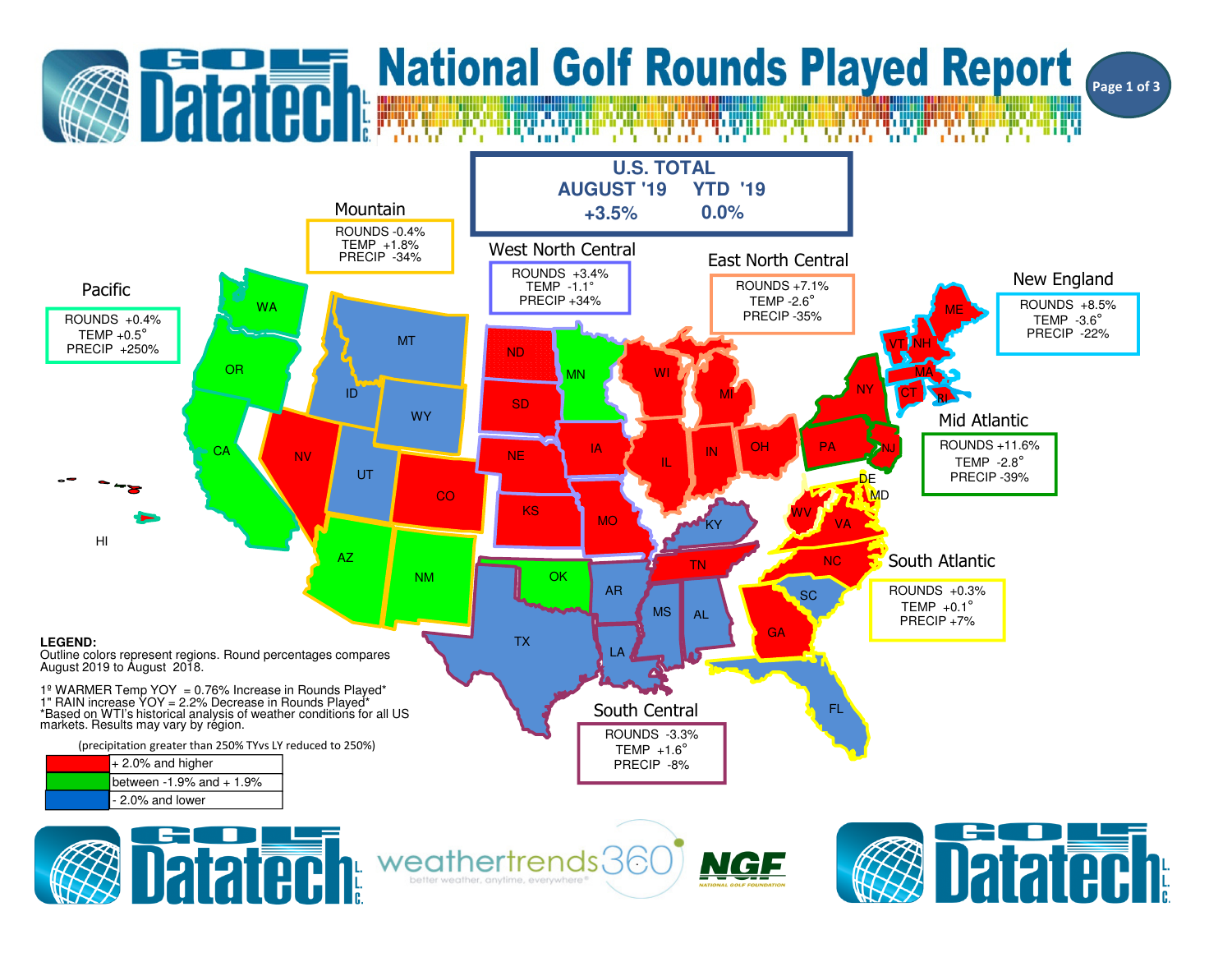## **Datated National Golf Rounds Played Report**

Page 2 of 3

|                           | <b>AUG</b>      | <b>YTD</b> | <b>AUGUST 2019</b>        |            |            |                                     | <b>AUG</b>   | <b>YTD</b>         |
|---------------------------|-----------------|------------|---------------------------|------------|------------|-------------------------------------|--------------|--------------------|
| <b>PACIFIC</b>            | 0.4%            | $-2.7%$    |                           | <b>AUG</b> | <b>YTD</b> | <b>SOUTH ATLANTIC</b><br>DE, DC, MD | 0.3%<br>6.9% | 2.3%<br>10.7%      |
| CA                        | $-0.8%$         | $-4.8%$    | <b>UNITED STATES</b>      | 3.5%       | 0.0%       | Washington/Baltimore                | 7.2%         | 13.1%              |
| Los Angeles               | 2.6%            | $-2.8%$    | <b>PUBLIC ACCESS</b>      | 2.9%       | $-0.2%$    | FL.                                 | $-8.9%$      | 0.8%               |
| <b>Orange County</b>      | $-1.8%$         | $-7.1%$    | <b>PRIVATE</b>            | 6.2%       | 1.1%       | Jacksonville                        | $-6.4%$      | 2.1%               |
| Palm Springs              | 3.7%            | 2.2%       |                           |            |            | Orlando                             | $-4.4%$      | 4.1%               |
| Sacramento                | $-1.9%$         | $-7.0%$    | <b>EAST NORTH CENTRAL</b> | 7.1%       | 1.6%       | Tampa                               | $-11.4%$     | $-1.1%$            |
| San Diego                 | 1.2%            | $-2.1%$    | IL.                       | 5.6%       | $-0.6%$    | Palm Beach                          | $-14.1%$     | 2.4%               |
| San Francisco/Oakland     | 1.1%            | $-6.4%$    | Chicago                   | 2.8%       | $-1.4%$    | Naples/Ft Myers                     | $-5.7%$      | 0.5%               |
| H <sub>l</sub>            | 21.9%           | 1.9%       | IN                        | 12.7%      | 5.0%       | Miami/Ft.Lauderdale                 | $-3.6%$      | 2.1%               |
| <b>OR</b>                 | 1.0%            | 1.2%       | MI                        | 7.5%       | 1.4%       | GA                                  | 3.7%         | 1.8%               |
| Portland                  | $-1.0%$         | 2.3%       | Detroit                   | 6.6%       | 1.9%       | Atlanta                             | 1.6%         | 2.2%               |
| <b>WA</b>                 | 1.0%            | 2.2%       | OH                        | 5.2%       | 3.2%       | <b>NC</b>                           | 4.3%         | $-0.1%$            |
| Seattle                   | 1.1%            | 4.4%       | Cincinnati                | 6.2%       | $-1.1%$    | Greensboro/Raleigh                  | 5.6%         | 3.9%               |
|                           |                 |            | Cleveland                 | 1.7%       | 0.9%       | <b>SC</b>                           | $-4.2%$      | $-0.5%$            |
| <b>MOUNTAIN</b>           | $-0.4%$         | $-1.5%$    | WI                        | 7.7%       | $-0.6%$    | Charleston                          | $-6.4%$      | 1.8%               |
| AZ                        | 1.8%            | 1.1%       |                           |            |            | <b>Hilton Head</b>                  | $-5.9%$      | 1.6%               |
| Phoenix                   | 2.2%            | 1.4%       |                           |            |            | Myrtle Beach                        | 3.3%         | 0.8%               |
| CO                        | 2.3%            | $-2.2%$    | <b>SOUTH CENTRAL</b>      | $-3.3%$    | $-4.7%$    | VA, WV                              | 9.2%         | 10.4%              |
| Denver                    | 3.3%            | $-3.0%$    | <b>AL</b>                 | $-4.7%$    | $-5.4%$    |                                     |              |                    |
| ID, WY, MT, UT            | $-3.1%$         | $-2.7%$    | AR, LA, MS                | $-6.4%$    | $-9.6%$    | <b>MID ATLANTIC</b>                 | 11.6%        | 3.3%               |
| <b>NM</b>                 | $-1.4%$         | $-4.2%$    | <b>KY</b>                 | $-3.1%$    | $-5.5%$    | <b>NJ</b>                           | 18.1%        | 10.4%              |
| <b>NV</b>                 | 4.2%            | $-1.6%$    | OK                        | $-1.1%$    | $-6.6%$    | <b>NY</b>                           | 10.2%        | $-0.2%$            |
| Las Vegas                 | 6.2%            | $-4.9%$    | <b>TN</b>                 | 4.2%       | 3.6%       | New York City                       | 19.7%        | 6.4%               |
|                           |                 |            | <b>TX</b>                 | $-4.9%$    | $-4.2%$    | <b>PA</b>                           | 10.2%        | 3.9%               |
| <b>WEST NORTH CENTRAL</b> | 3.4%            | 0.8%       | Dallas/Ft. Worth          | $-2.1%$    | $-3.6%$    | Philadelphia                        | 7.7%         | 5.8%               |
| KS, NE                    | 2.8%            | $-0.3%$    | Houston                   | $-7.3%$    | $-4.2%$    |                                     | 6.0%         | 6.2%               |
| ND,SD                     | 6.4%            | 7.3%       | San Antonio               | $-2.0%$    | 1.5%       | Pittsburgh                          |              |                    |
| <b>MN</b>                 | 1.6%            | 1.6%       |                           |            |            | <b>NEW ENGLAND</b>                  | 8.5%         | 1.0%               |
| Minneapolis/St.Paul       | 4.8%            | 4.7%       |                           |            |            | <b>CT</b>                           | 8.4%         | 5.4%               |
|                           |                 | $-0.5%$    |                           |            |            |                                     |              |                    |
| IA, MO<br>St Louis        | 4.4%<br>$-0.3%$ | $-2.0%$    |                           |            |            | MA, RI                              | 9.8%         | $-0.4%$<br>$-1.8%$ |
|                           |                 | $-3.4%$    |                           |            |            | <b>Boston</b>                       | 6.9%         | 0.7%               |
| <b>Kansas City</b>        | $-5.7%$         |            |                           |            |            | ME, NH, VT                          | 6.5%         |                    |

For more information contact Golf Datatech, golfroundsplayed@golfdatatech.com or call 407-944-4116The percentages represent the differences in number of rounds played comparing August 2019 to August 2018